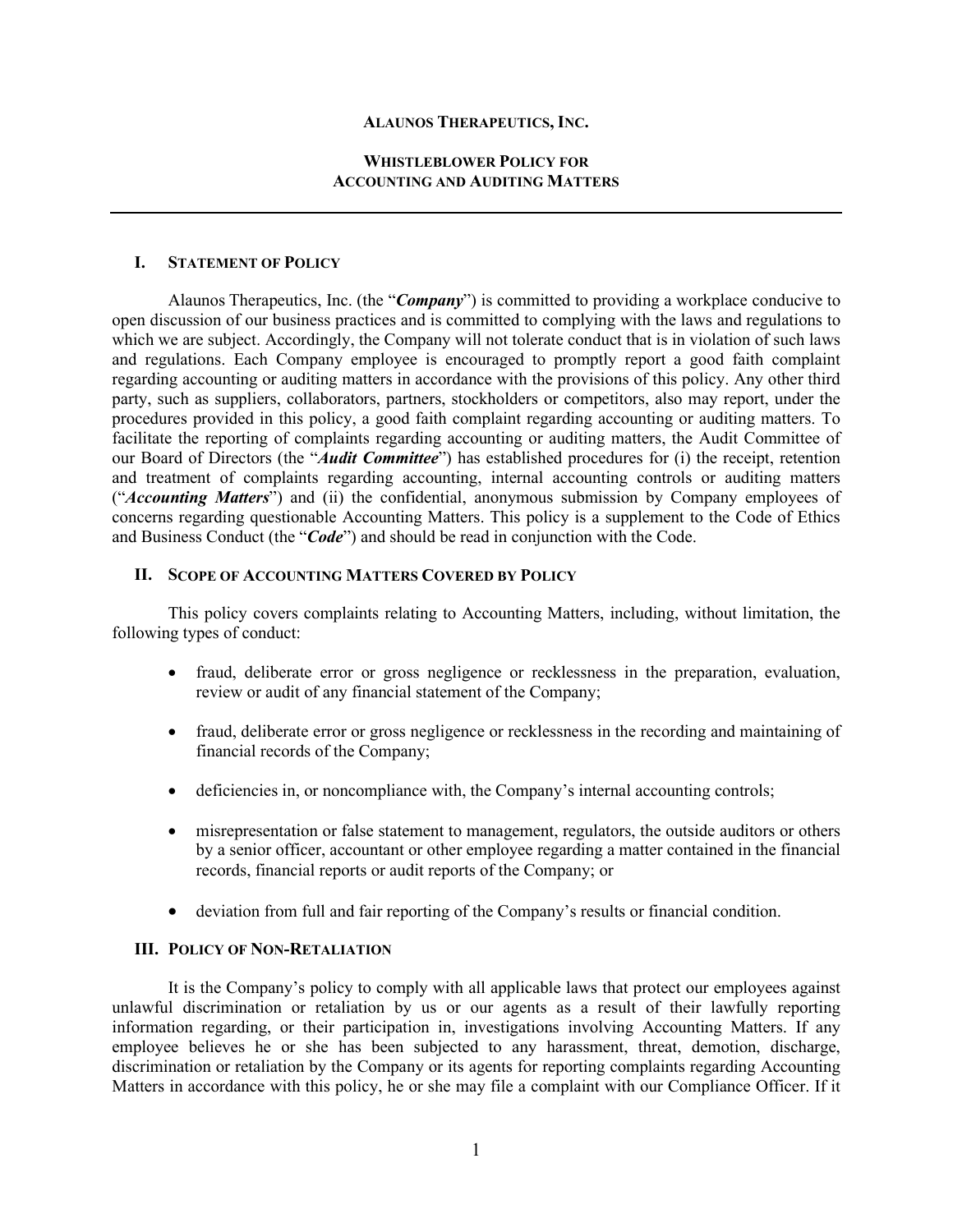is determined that an employee has experienced any improper employment action in violation of this policy, we will promptly take appropriate corrective action.

### **IV. COMPLIANCE OFFICER**

The Compliance Officer is responsible for administering this policy. Our Compliance Officer is the head of our Legal Department. At the time of adoption, that is Melinda Lackey, who may be reached at mlackey@alaunos.com or (346) 355-4099. The Compliance Officer is responsible for receiving, reviewing and investigating (under the direction and oversight of the Audit Committee) complaints under this policy. If an employee has a complaint regarding an Accounting Matter, he or she should report such matter to the Compliance Officer. If the suspected violation involves the Compliance Officer, the employee should instead report the suspected violation to the Chair of the Audit Committee.

### **V. ANONYMOUS REPORTING OF COMPLAINTS**

We have also established a procedure under which complaints regarding Accounting Matters may be reported anonymously. Employees may anonymously report these concerns to either (i) our Compliance Hotline at 866-512-7194, (ii) our secure reporting website at [https://whistleblowerservices.com/tcrt/,](https://whistleblowerservices.com/ziop/) or (iii) by delivering the complaint via regular mail to the Compliance Officer at 8030 El Rio St., Houston, TX 77054. Employees should make every effort to report their concerns using one or more of the methods specified above. The complaint procedure is specifically designed so that employees have a mechanism that allows the employee to bypass a supervisor he or she believes is engaged in prohibited conduct under this policy. Anonymous reports should be factual, instead of speculative or conclusory, and should contain as much specific information as possible to allow the Compliance Officer and other persons investigating the report to adequately assess the nature, extent and urgency of the investigation.

## **VI. POLICY FOR RECEIVING AND INVESTIGATING COMPLAINTS**

Upon receipt of a complaint, the Compliance Officer (or his or her designee) will determine whether the information alleged in the complaint pertains to an Accounting Matter. The Audit Committee shall be notified promptly of all complaints determined to pertain to an Accounting Matter and shall determine the planned course of action with respect to the complaint, including determining that an adequate basis exists for commencing an investigation. The Compliance Officer, in consultation with the Audit Committee, will then appoint one or more internal and/or external investigators to promptly and fully investigate each viable claim under the direction and oversight of the Audit Committee or such other persons as the Audit Committee determines to be appropriate under the circumstances. The Compliance Officer will confidentially inform the reporting person (if his or her identity is known) that the complaint has been received and provide him or her with the name of, and contact information for, the investigator assigned to the claim.

Confidentiality of the employee submitting the complaint will be maintained to the fullest extent possible, consistent with the need to conduct an adequate investigation. In the course of any investigation, the Company may find it necessary to share information with others on a "need to know" basis. If the investigation confirms that a violation has occurred, the Company will promptly take appropriate corrective action with respect to the persons involved, including discipline up to and including termination, and, in appropriate circumstances, referral to governmental authorities, and will also take appropriate steps to correct and remedy any violation.